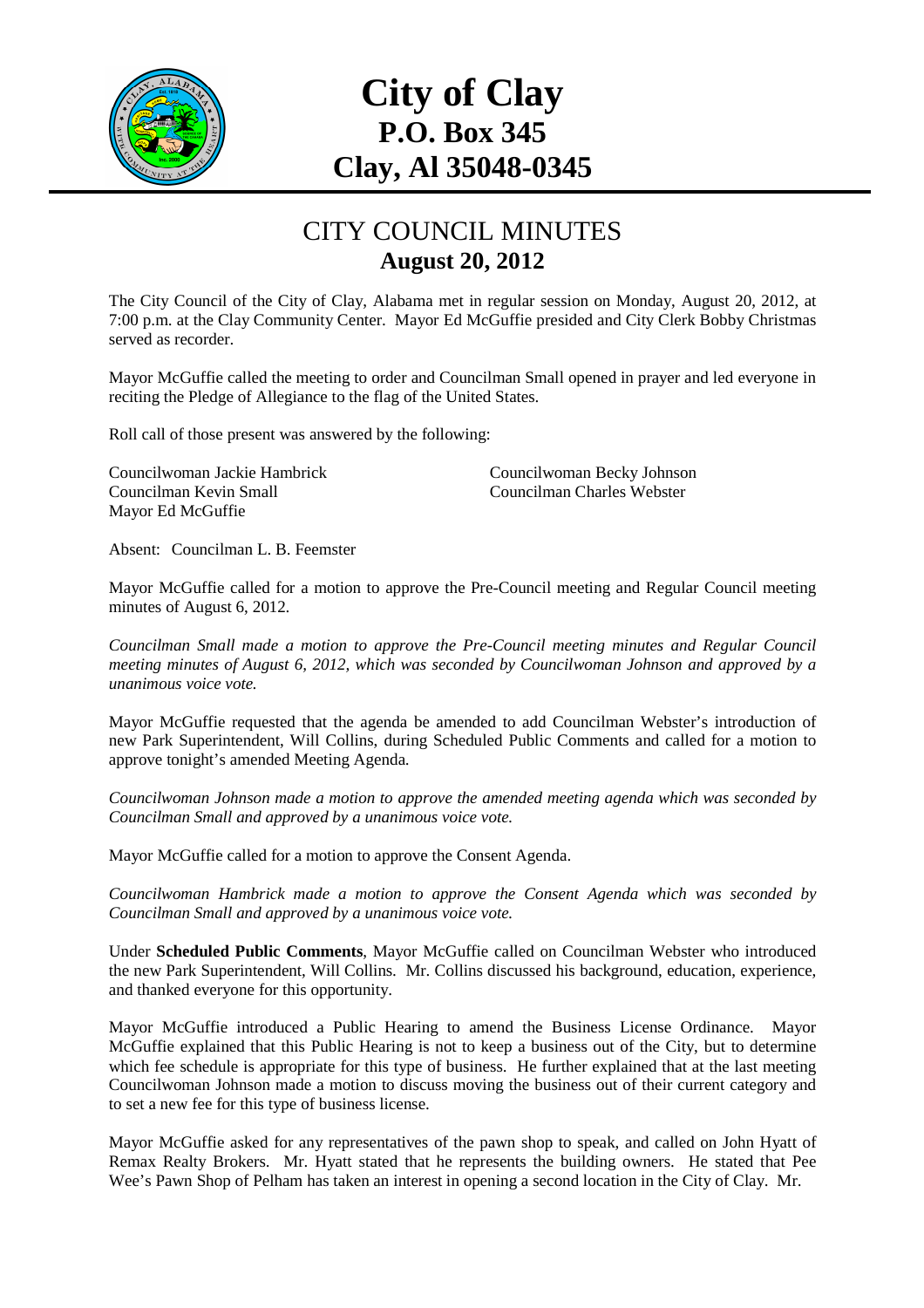

### **CITY OF CLAY CITY COUNCIL MINUTES August 20, 2012**

Hyatt explained that the owners of Pee Wee's Pawn Shop would like Pawn Brokerage to be removed from the category that includes Adult Entertainment and established in a category of its own. Mayor McGuffie asked for anyone else to speak in favor of this and there was no response.

The Mayor called for anyone speaking against this and recognized Ms. Carol Foster of Lizmore Lane. Ms. Foster asked if this is the best business for the City of Clay. Ms. Foster said that she disagreed with a Councilperson's previous statement that pawn shops are like consignment shops. Ms. Foster went on to describe pawn shops and consignment shops. She stated that a pawn shop is not much different from check cashing businesses. She further explained that Pee Wee's Pawn Shop is not accredited by the Better Business Bureau. Ms. Foster asked how the shop plans to regulate stolen items. She expressed her concerns about safety, and her belief that the City of Clay needs more service businesses.

Mayor McGuffie recognized Mr. Edwin Camp who identified himself as living at 7060 Old Mill Trace. Mr. Camp explained that after the January 23 tornado his house was robbed. He stated that he later found the stolen items at a pawn shop. Mr. Camp asked the Council to consider other types of businesses that may try to move in the City of Clay if the Pawn Shop moves into the city.

Mayor McGuffie recognized Mr. Scott Watkins who identified himself as living at 6478 Countryvale Drive. Mr. Watkins stated that he agreed with the two previous speakers. He stated that the business has not received the recommendation of the Planning and Zoning Commission. Mr. Watkins urged the Council to adhere to the city's long range plan.

Mayor McGuffie recognized Mr. Chris Cole who stated that his wife owns Secret Treasures Consignment Shop. Mr. Cole stated that he agrees with Ms. Foster and that pawn brokers have more in common with Cash Connection than consignment shops.

Mayor McGuffie recognized Mr. Andy Driggers who identified himself as living at 5517 Garden Valley Lane. Mr. Driggers stated that if the fee was reduced for this business it should also be reduced for other businesses. He asked if the license fee will be a negotiating point for any businesses wishing to locate to the City of Clay. Mr. Driggers also stated that pawn brokers are not zoned for any district according to the City of Clay Zoning Ordinance.

Mayor McGuffie recognized Mr. Steve Sebastian who identified himself as living at 4841 Highland Trace Drive. Mr. Sebastian stated that he is the Chairman of the Planning and Zoning Commission. He asked the Council to allow the Planning and Zoning Commission to review the zoning for pawn brokers before any decision is made.

Mayor McGuffie recognized Ms. Erica Neal who stated that she represents Pee Wee's Pawn Shop. She stated that she understood many of the concerns voiced during the Public Hearing. Ms. Neal explained that Pee Wee's Pawn Shop follows rules and that they are not looking for stolen goods. She further explained that national statistics show that one-tenth of one percent of pawn shop merchandise is stolen. She explained that pawn shops offer collateralized loans. Ms. Neal urged residents to visit pawn shops.

Mayor McGuffie recognized Mr. Steve Sebastian who expressed his concern that internet sales would not generate any money for the City of Clay.

*Councilwoman Johnson made a motion to table Ordinance 2012 - 07 to give the Planning and Zoning Commission an opportunity to review the zoning for pawn brokers which was seconded by Councilwoman Hambrick and approved by a unanimous voice vote.*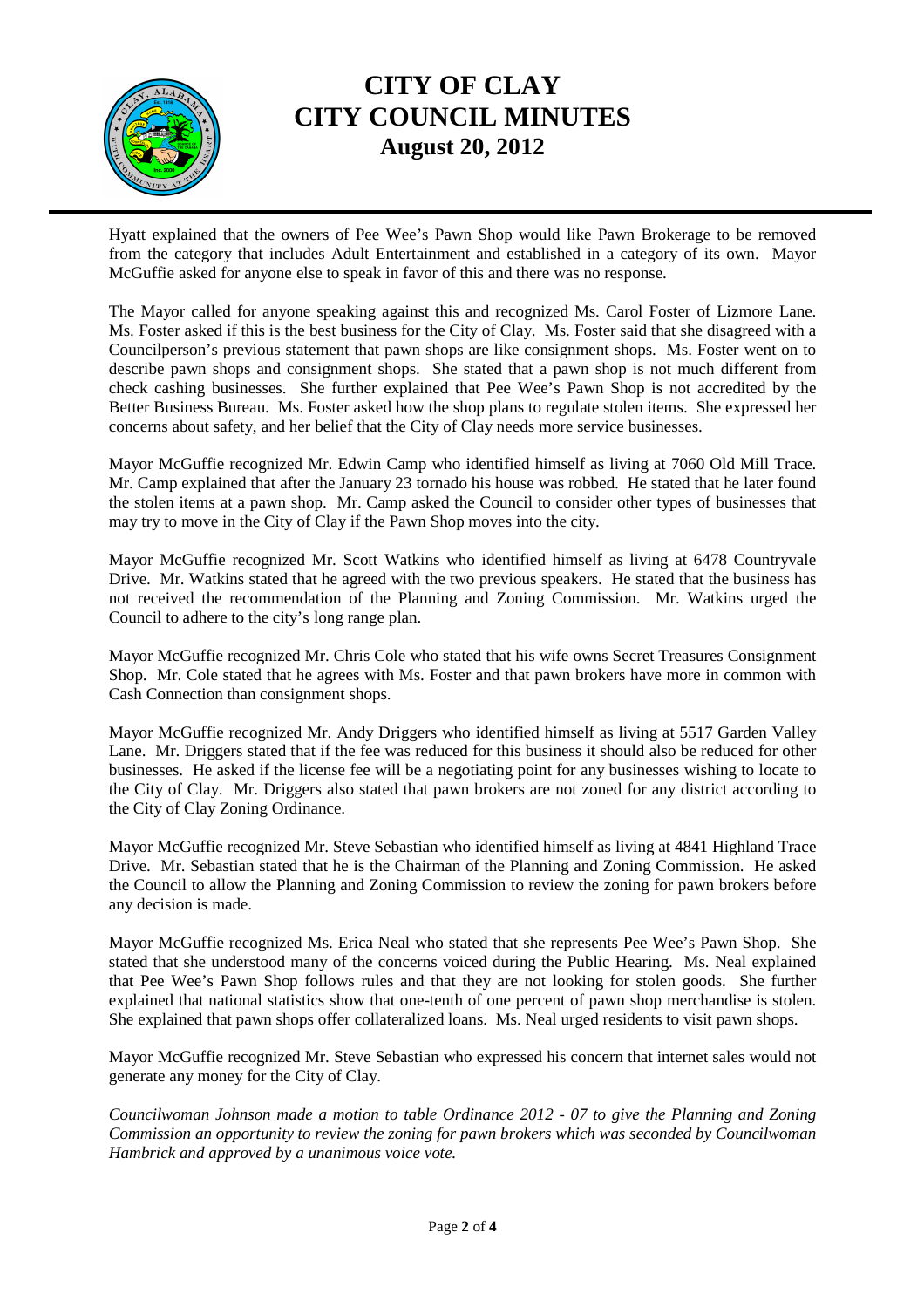

### **CITY OF CLAY CITY COUNCIL MINUTES August 20, 2012**

Councilwoman Johnson clarified that the City Council is not voting on whether or not to allow this business in the City of Clay.

*Councilwoman Johnson amended her previous motion to tabling the vote on Ordinance 2012 - 07 for 30 days which was seconded by Councilman Small and approved by a unanimous voice vote.* 

Under **Reports from Standing Committees** Councilman Feemster was not present for a report from the **Public Safety Committee**.

Councilwoman Hambrick was recognized for a report from the **Committee on Community Development, Environmental, Historical, Library and Seniors.** Councilwoman Hambrick thanked all of the residents in attendance. She announced that the seniors have been awarded a \$160,000.00 Jefferson County Community and Development Block grant. Senior Activity Center Director Linda Love stated that Councilwoman Hambrick is responsible for the instigation of the grant.

Under **Committee on Annexation, Business, Census, Planning & Zoning and Schools**, Councilwoman Johnson reported that today was the first day of school. She announced that the Elementary and Middle schools were very appreciative of the donation from the City of Clay. Councilwoman Johnson called on Clay-Pinson Chamber of Commerce Director Ronnie Dixon who announced upcoming political forums. The Clay political candidates' forum would be held on Tuesday August 21 at the Grayson Valley Country Club and the Pinson political candidates' forum would be held on August 23 at the Solid Rock Baptist Church in Pinson. He also announced the regular Chamber luncheon would be held on August 21 at noon at the Grayson Valley Country Club. Mr. Dixon announced that the Butterbean Festival is six weeks away. Councilwoman Johnson encouraged residents to shop local.

Under **Committee on Building Inspections, Sanitation, Streets and Utilities** Councilman Small stated that the money set aside for extra police patrol has made an impact in the city.

*Councilman Small made a motion to set aside \$5,000.00 per month for the next four months for Deputy Scott to use for scheduling extra police patrol as needed which was seconded by Councilwoman Johnson and approved by a unanimous voice vote.* 

Councilman Webster requested a patrol schedule from Deputy Scott. Councilman Small stated that one would be available. Councilman Small announced that the paving projects were scheduled to begin the following week and that abatement would be discussed during unanimous consent. Councilwoman Hambrick observed that a lot of people staying at Cosby Lake after dark. Councilman Small answered that at least 10 different times the police have engaged people at Cosby Lake after dark.

Councilman Webster was recognized for a report from the **Committee on Parks and Recreation**. He stated that Building Inspections Superintendent Lynn Burch has been in contact with the Alabama Forestry Commission for information about chipping the remaining tornado debris at the ballpark. Councilman Webster also announced that cleanup around Cosby Lake should be underway as soon as the Public Works Department finishes putting down gravel.

Under **Reading of Petitions, Applications, Complaints, Appeals, Communications, etc**. there was nothing to report.